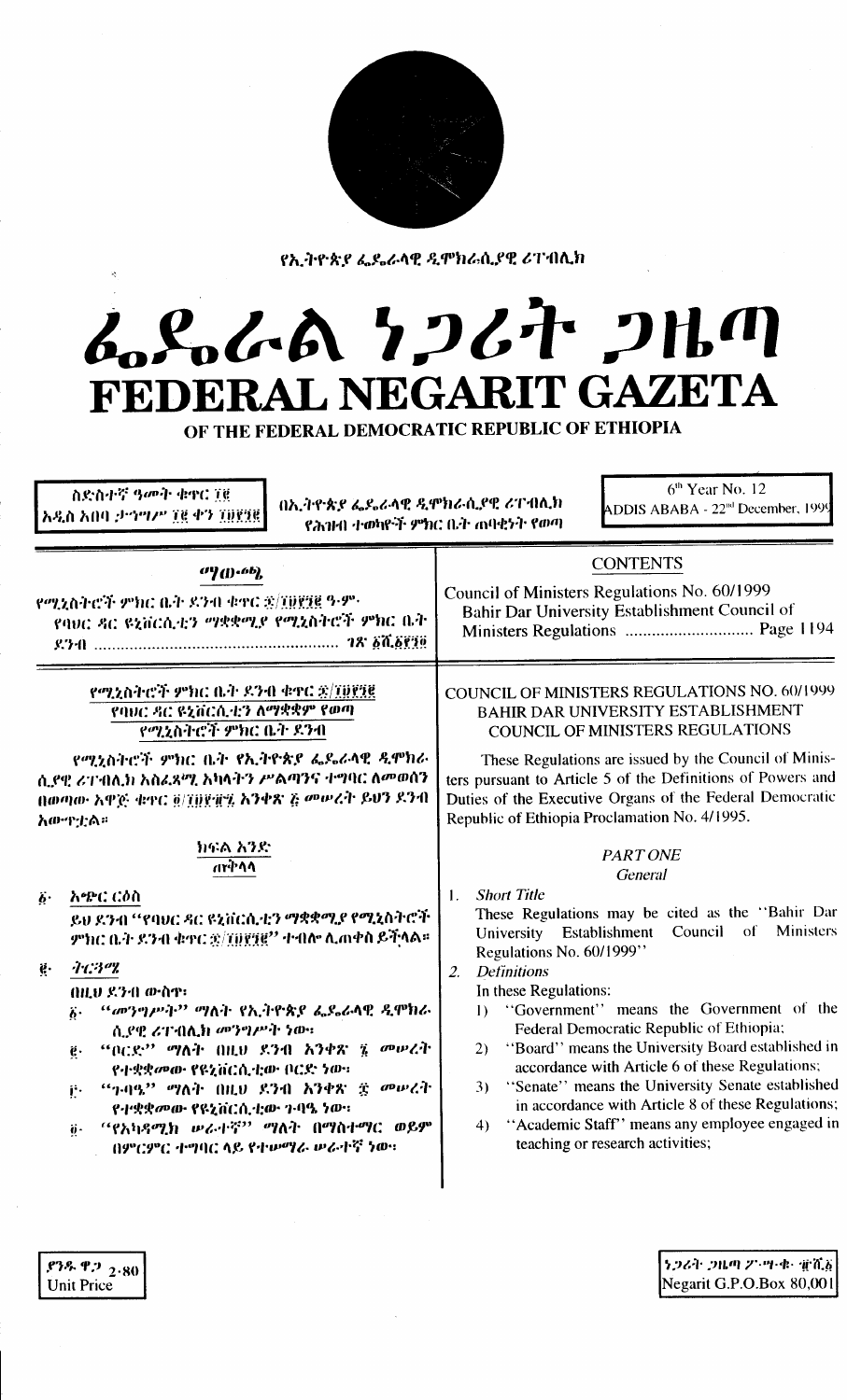| j.                    | "ፕሬዚዳንት" ማለት በዚህ ደንብ አንቀጽ ፲ መሠረት<br>$\ddot{k}$<br>የሚሾም የዩኒቨርሲቲው ፕሬዚዳንት ነው።<br>"ዩኒቨርሲቲ" ማለት በዚህ ደንብ አንቀጽ ፫ መሠረት<br>$\dddot{\imath}$ .<br>የተቋቋመው የባህር ዳር ዩኒቨርሲቲ ነው።<br>መቋቋም |    | 5)<br>"President" means the University President appoin-<br>ted in accordance with Article 10 of these<br>Regulations;<br>"University" means the Bahir Dar University es-<br>6)<br>tablished in accordance with Article 3 of these<br>Regulations; |  |  |
|-----------------------|---------------------------------------------------------------------------------------------------------------------------------------------------------------------------|----|----------------------------------------------------------------------------------------------------------------------------------------------------------------------------------------------------------------------------------------------------|--|--|
|                       | - ባፀር-ዳር-ዩኒቨርሲቲ (ከዚፀ-በኋላ-"ዩኒቨርሲቲው")<br>$\ddot{\mathbf{c}}$ .                                                                                                              | 3. | <b>Establishment</b>                                                                                                                                                                                                                               |  |  |
|                       | ራሱን የቻለ የሕግ ሰውነት ያለው ክፍተኛ የትምሀርት<br>ተቋም ሆኖ በዚህ ደንብ ተቋቁሟል።                                                                                                                 |    | There is hereby established the Bahir Dar University<br>$\mathbf{D}$                                                                                                                                                                               |  |  |
|                       | ዩኒቨርሲቲው የሚከተሉት የከፍተኛ<br>ትምህርት<br>$\mathbf{e}\cdot$<br>ተቋምችን ያካትታል፡                                                                                                        |    | (hereinafter "the University") as an autonomous<br>higher education institution having its own legal<br>personality.                                                                                                                               |  |  |
|                       | $\boldsymbol{\theta}$<br>-ባሀር ዳር 2ገሊቴክኒክ ኢንስቲትዩት፣                                                                                                                         |    | 2)<br>The University shall comprise the following higher                                                                                                                                                                                           |  |  |
|                       | ባህርዳር መምህራን ትምህርት ኮሌጅ፣<br>$\Lambda$                                                                                                                                       |    | education institutions:<br>Bahir Dar Polytechnic Institute;<br>(a)                                                                                                                                                                                 |  |  |
|                       | ወደፊት በቦርዱ የሚቋቋሙ ሌሎች ፋኩልቲ<br>$\mathbf{d}$<br>ዎችና ኮሌጆች ።                                                                                                                    |    | Bahir Dar Teachers' College;<br>(b)                                                                                                                                                                                                                |  |  |
|                       | የዩንቨርሲቲው<br>オーカンディー<br>ハイダリムネ<br>Ë.<br>ሚኒስቴር                                                                                                                              |    | Other Faculties and Colleges to be established<br>(c)                                                                                                                                                                                              |  |  |
|                       | ይሆናል።                                                                                                                                                                     |    | by the Board.<br>The University shall be accountable to the Ministry<br>3)                                                                                                                                                                         |  |  |
| $\ddot{\mathbf{0}}$ . | <b>31"7</b>                                                                                                                                                               |    | of Education.                                                                                                                                                                                                                                      |  |  |
|                       | ዩኒቨርሲቲው የሚከተሉት ዓላማዎች ይኖሩታል፡                                                                                                                                               | 4. | <b>Objectives</b>                                                                                                                                                                                                                                  |  |  |
|                       | <i>ስውቀትን ማዳበር፡ ማስፋፋትና ማስተላለፍ፡</i><br>$\ddot{\mathbf{b}}$ .                                                                                                                |    | The University shall have the following objectives:                                                                                                                                                                                                |  |  |
|                       | $\ddot{\mathbf{g}}$ .<br>ከዘር፡ ከብሔር፡ ከዖታ፡ ከሃይማኖትና ከመሳሰሉት አድል                                                                                                               |    | to cultivate, expand and transmit knowledge;<br>$\bf{I}$                                                                                                                                                                                           |  |  |
|                       | <i>የዎች ነዓ የሆነ፡ በመ</i> ከባበር፡ <i>መተማመን፡ መተ</i> ሳሰብና<br><i>መቻቻ</i> ል ላይ የተመሰረተና ሁለንተናዊ ስብዕናን የሚያበ                                                                            |    | to provide education that fully develops the per-<br>(2)<br>sonality and strengthens the respect for human                                                                                                                                         |  |  |
|                       | ለዕግና የሰው ልጅ ክበ ርንትን የሚያጠናክር ትምሀርት                                                                                                                                         |    | dignity, on the basis of mutual respect, trust, mutual                                                                                                                                                                                             |  |  |
|                       | <i>መ</i> ስጠት፡                                                                                                                                                             |    | understanding and tolerance; and free from ethnic,                                                                                                                                                                                                 |  |  |
|                       | የሥራ ክቡርነትንና የኅብረተሰብ ብልፅግናን የሚደ<br>j÷.                                                                                                                                     |    | nationality, gender, religious or other prejudices;<br>3) to inculcate the dignity of work and dedication for                                                                                                                                      |  |  |
|                       | ራምድ አስተሳሰብ እንዲሰርጽ ማድረግ፡                                                                                                                                                   |    | the well-being of the society;                                                                                                                                                                                                                     |  |  |
|                       | ኖኢትዮጵያን ሕዝብ ማኅበራዊና ኢኮኖሚያዊ ዕድነት<br>$\ddot{\theta}$ .                                                                                                                       |    | 4)<br>to produce competent persons imbued with a sense                                                                                                                                                                                             |  |  |
|                       | ለማፋሐን በሳይንስ፡ በቴክኖሎጅ፡ በሥነ ተበባትና በልዩ<br>ልዩ ምንዎች የሥለጠኑ፡ ኅብረተሰብን በሚገባ ሊያገ                                                                                                     |    | of social purpose and trained in science and tech-                                                                                                                                                                                                 |  |  |
|                       | ለግሉ የሚችሉ ሰዎች ማፍራት፡                                                                                                                                                        |    | nology, arts and various professions with a view to<br>enhancing the socioeconomic development of the                                                                                                                                              |  |  |
|                       | በልዩ ልዩ የትምፀርት መስኮች የኅብረተሰቡን ችግር<br>$\ddot{C}$                                                                                                                             |    | Ethiopian people;                                                                                                                                                                                                                                  |  |  |
|                       | ለመፍታት የሚረዳ ዋናትና ምርምር ማካሔድ፣ ጠቃሚ                                                                                                                                            |    | to conduct research and studies in different fields<br>5)                                                                                                                                                                                          |  |  |
|                       | のついぞう ツルでのふう                                                                                                                                                              |    | that will help in solving societies' problems and<br>disseminate fruitful results thereof;                                                                                                                                                         |  |  |
|                       | የክልሉን ሕዝብዎ ሆነ በሀገር አቀፍ ደረጃ ማኅበራዊና<br>$\mathbf{z}$ .<br>አ.ኮኖሚያዊ ዕድገትን ለማፋጠን የሚረዱ ሙያዊ ግልጋ                                                                                   |    | to provide professional services at regional and<br>6)                                                                                                                                                                                             |  |  |
|                       | ለማች <i>ሚ</i> በርኩት፡                                                                                                                                                        |    | national level with a view to accelerating social and                                                                                                                                                                                              |  |  |
|                       | <i>የአገልግ</i> ሎት ክፍያን በመቀበል የምክርና ሥልሐና<br>$\dddot{\mathbf{z}}$                                                                                                             |    | economic development;<br>to provide training and consultancy services, by<br>7)                                                                                                                                                                    |  |  |
|                       | አንልግሎት መስጠት።                                                                                                                                                              |    | receiving service fee.                                                                                                                                                                                                                             |  |  |
| $\ddot{r}$            | የዩኒቨርሲቲው ሥልጣንና ተግባር                                                                                                                                                       | 5. | Powers and Duties of the University                                                                                                                                                                                                                |  |  |
|                       | ዩኒቨርሲቲው የሚከተሉት ሥልጣንና ተግባሮች ይኖሩታል፣                                                                                                                                         |    | The university shall have the following powers and                                                                                                                                                                                                 |  |  |
|                       | ፋክ ልቲዎች፣ ኮሌጆችና ሌሎች የትምህርትና የምርምር<br>$\ddot{b}$ .                                                                                                                          |    | duties:                                                                                                                                                                                                                                            |  |  |
|                       | ትቋሞች ማቋቋምና ማካሔድ፡                                                                                                                                                          |    | 1) to establish and run faculties, colleges and other<br>academic and research units;                                                                                                                                                              |  |  |
|                       | የቅድመ ምሬቃና የድጎሪ ምሬቃ ፕሮግራም መቀየስና<br>$\boldsymbol{e}$ .<br>ሥራ ላይ ማዋል፡                                                                                                        |    | to design and implement undergraduate and post-<br>2)                                                                                                                                                                                              |  |  |
|                       | የምስክር ወረቀት፡ ዲፕሎማና ዲግሪ እንዲሁም<br>Ë۰                                                                                                                                         |    | graduate programmes;                                                                                                                                                                                                                               |  |  |
|                       | ለከፍተኛ ውጪትና አስተዋጽኦ አካዳሚክ ሚዳይ፡                                                                                                                                              |    | to confer academic certificates, diplomas and de-<br>3)<br>grees as well as medals, prizes, and titles for                                                                                                                                         |  |  |
|                       | ሽልማትና <i>ማዕረግ መ</i> ስጠት፡                                                                                                                                                  |    | excellence and meritorious contributions;                                                                                                                                                                                                          |  |  |
|                       | -ሴሚናሮች ወርክሾፖችና ሲምፖዚየሞችን <b>ማ</b> ዘጋጀትና<br>$\ddot{\mathbf{0}}$ .<br>ツりんぷ                                                                                                   |    | to organize and conduct seminars, workshops and<br>4)<br>symposia;                                                                                                                                                                                 |  |  |
|                       |                                                                                                                                                                           |    |                                                                                                                                                                                                                                                    |  |  |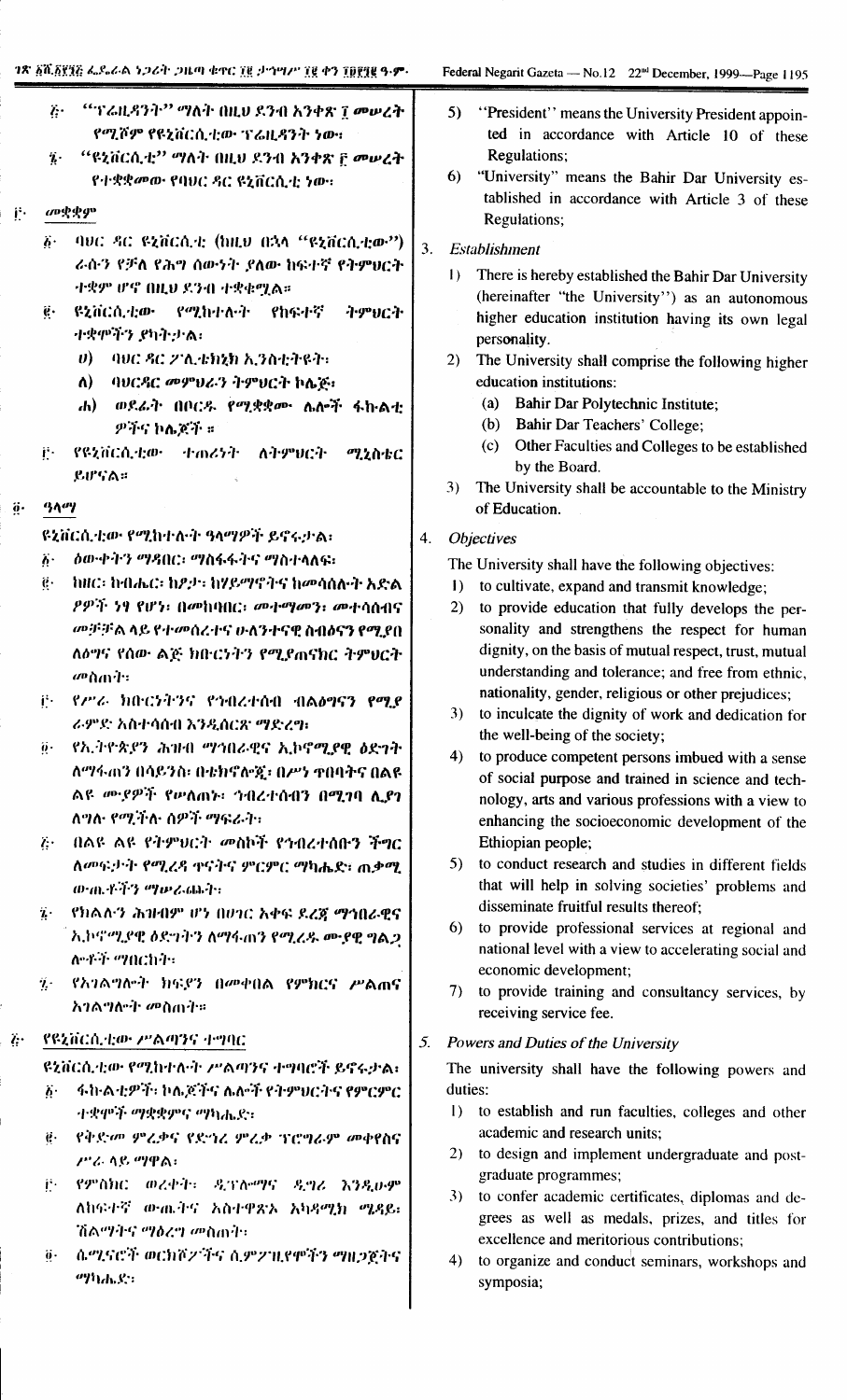- የአገልግሎት ክፍያ በመቀበልና በገቢያ ውስተ  $\boldsymbol{\tilde{G}}$  . አገልግሎት የሥልጠና የማማከርና በመግባት መስጠት፣
- በሀገሪቱ ውስዋና በሌሎች ሀገሮች ከሚገኙ አቻ  $\ddot{\mathbf{z}}$ . ዩኒቨርሲቲዎች ፡ የምርምር ተቋሞችና ተመሳሳይ ዓላማ ካላቸው ጋር ግንኙነት መመሥረት፣
- ማቋቋምና የትምህርት መጽሔቶችና *ว*น ัก  $\ddot{\mathbf{z}}$ . ツゅんぬれ
- የንብረት ባለቤት የመሆን፣ Ϋ́.
- ውል የመዋዋል፡  $\mathbf{\hat{v}}$  .
- በስሙ የመክሰስና የመከሰስ፡  $\mathbf{r}$ .
- ተግባሮችን ሌሎች የሚያራምዱ ዓላማውን  $\mathbf{\tilde{1}}\mathbf{\tilde{6}}$ . **ማከናወን።**

### ክፍል ሁለት

# ስለዩኒቨርሲቲው የፖሊሲና የሥራ አስፌፃሚ አካላት

- ስለዩኒቨርሲቲው ቦርድ መቋቋም  $\mathbf{r}$ .
	- ዩኒቨርሲቲው በመንግሥት የሚሰየሙ አንድ ሊቀመን б. በርና ቁጥራቸው እንደአስፈላጊነቱ የሚወሰን አባላት የማኅኙበት ቦርድ ይኖረዋል።
	- ቦርዱ የራሱ ዐሐፊ ይኖረዋል።  $\vec{e}$ .
- የቦርዱ ሥልጣንና ተግባር  $\overline{\mathbf{z}}$ .

ቦርዱ የሚከተሉት ሥልጣንና ተግባሮች ይኖሩታል፣

- ፩· የዩኒቨርሲቲውን የአካዳሚክና የአስተዳደር አጠቃላይ ፖሊሲ ያወጣል ፡ ከመንግሥት ፖሊሲዎችና ሕጎች *ጋ*ር በተገናዘበ መልኩ ይወስናል፡
- ፪ የዩኒቨርቲውን አደረጃጀት ይወስናል፡
- ij· ዩኒቨርሲቲው ወደፊት የሚደራጅበትንና የሚተዳደር በትን ቻርተር እንዲዘጋጅ በማድረግ ለመንግሥት ያቀርባል፡
- የፕሮፌሰርንት ማዕረግ ያፀድቃል፡  $\ddot{\theta}$ .
- የዩኒቨርሲቲውን ዕቅድና በጀት ለመንግሥት አቅርቦ  $\ddot{c}$ ያስዐድቃል፡
- የዩኒቨርሲቲውን ም/ፕሬዚዳንቶች ሹመት ለትምህርት ï. ሚኒስቴር አቅርቦ ያስጸድቃል፡
- የዩኒቨርሲቲው የአካዳሚክ ሥራተኞች የሚቀጠሩበ  $\tilde{\boldsymbol{\eta}}$  . ትንና የሚተዳደሩበትን ሁኔታ የሚወስን የውስተ አስተ ዳደር ደንብ ከመንግሥት ፖሊሲዎችና ሕጎች ጋር በማንናዙብ ያወጣል፡
- ዩኒቨርሲቲውን በሚመለከት በማንኛውም የዩኒቨር  $\mathbf{\hat{r}}$ . ሲቲው አካል ወይም በዩኒቨርሲቲው በተሰጠ ውሳኔ የሚቀርቡ አቤቱ:ታዎችን መርምሮ ውሣኔ ይሰጣል፣
- ዩኒቨርሲቲው ከሀገር ውስዋና ከውጭ ሀገር የትምህርት ij. ተቋማት ጋር የሚያደርጋቸውን የአካዳሚክ ስምምነቶች መርምሮ ያዐድቃል፡
- የዩኒቨርሲቲው መለያ ምልክት የሚሆነውን ዓርማ  $\mathbf{r}$ ያጸድቃል፡
- የራሱን የስብሰባ ሥነ ሥርዓት ደንብ ይወስናል፣ ïĝ∙
- ዩኒቨርሲቲው የሚያስከፍላቸውን ክፍያዎች በመን īğ. ግሥት በዐደቀው መመሪያ መሠረት ይወስናል፡
- የዩኒቨርሲቲውን ዓላማ ከግብ ለማድረስ የሚረዱ ሌሎች TF. ተግባሮችን ያከናውናል።
- 5) to provide consultancy and training services, entering the market, charging appropriate fees;
- 6) to establish relations with local and foreign sister Universities, research institutions, and other organizations having similar objectives;
- 7) to establish and publish academic journals and newsletters;
- 8) to own property;
- 9) to enter into contracts;
- 10) to sue and be sued in its own name:
- to carry out such other activities as are necessary  $11$ for the attainment of its objectives.

## **PART TWO**

# The University Policy and Executive Bodies

# 6. Establishment of the University Board

- 1) The university shall have a Board which consists of a chairperson and members to be appointed by the Government;
- 2) The Board shall have its own Secretary.

## 7. Powers and Duties of the Board

The Board shall have the following powers and duties:

- 1) to issue academic and administrative general policies of the university, to render decision in conformity with government policies and laws;
- 2) to determine the organizational structure of the university:
- to have the Charter of the University which  $3)$ regulates its future organization and administration prepared, and submit it to the Government;
- 4) to approve ranks of a professorship;
- 5) to have the university plan and budget approved by the Government;
- 6) to submit for approval the appointment of the vicepresidents to the Ministry of Education;
- to issue internal administrative regulations which  $\mathcal{D}$ determine conditions of employment and administrations of academic staff of the University with due consideration of Government policies and laws:
- 8) to review the decisions rendered by the University or by any organ of the University;
- to examine and approve academic agreements 9) made between the University and other local and foreign educational institutions;
- to approve the emblem of the University;  $(0)$
- 11) to determine its own rules of procedure;
- to determine fees to be charged by the University  $12)$ in accordance with directive approved by the Government,
- to perform such other activities as are conducive to  $13)$ the attainment of the objectives of the Univeristy.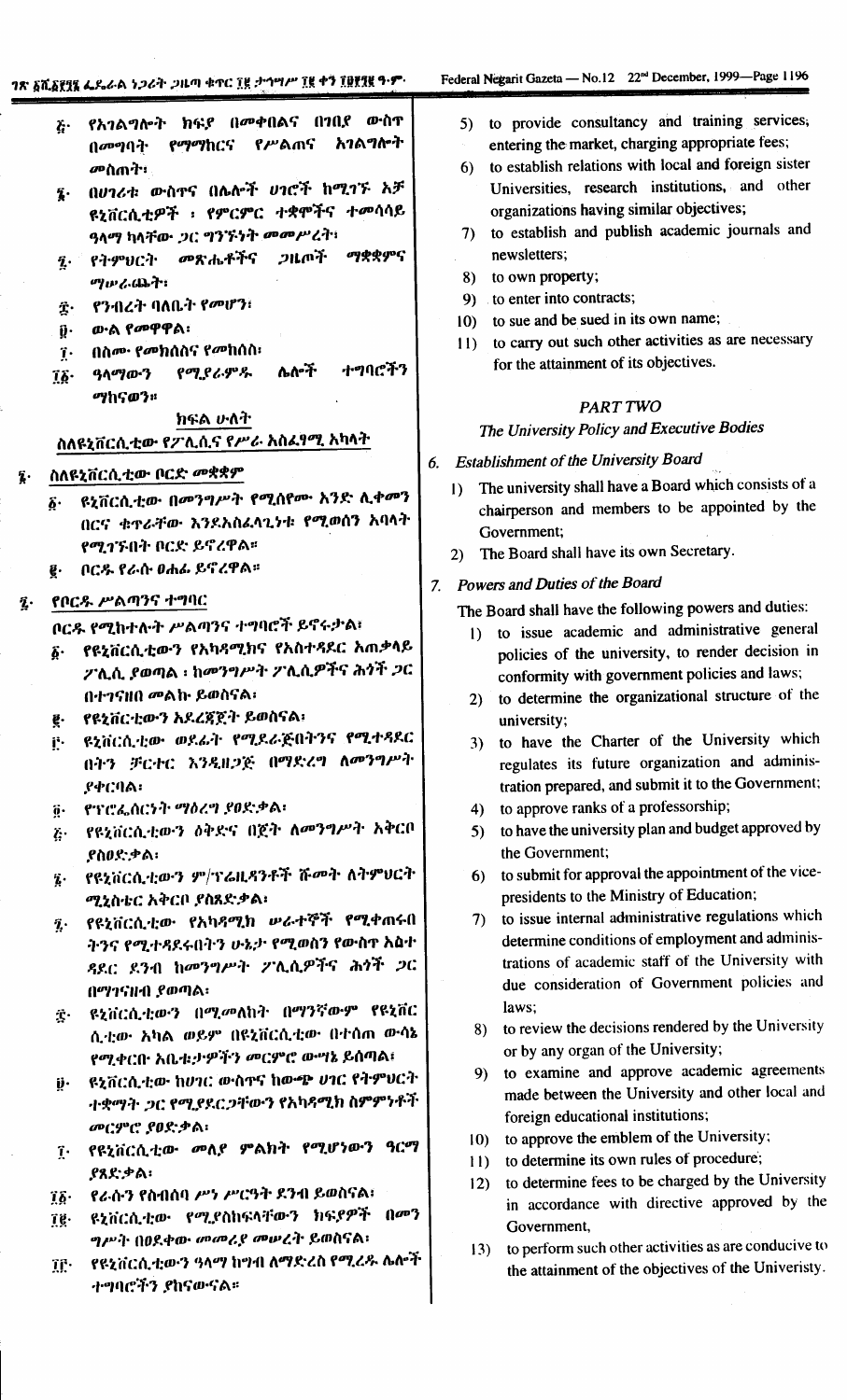|    |                             | <u>ድ·    የዩኒቨርሲቲው ጉባዔ (ሴኔት) መቋቋም</u>            |              |
|----|-----------------------------|-------------------------------------------------|--------------|
|    | $\delta$ .                  | ከዚህ በታች የተዘረዘሩትን አባላት የያዘ የዩኒቨርሲቲው              | $\epsilon$   |
|    |                             | ጉባዔ ይ <b>ቋቋማ</b> ል።                             |              |
|    |                             | U) የዩኒቨርሲቲው ፕሬዚዳንት  ሰብሳቢ                        |              |
|    |                             | ለ) የዩኒቨርሲቲው ም/ፕሬዚዳንቶች  አባል                      |              |
|    |                             | ሐ) የየፋኩልቲው ዲኖች አባላት                             |              |
|    |                             | መ) የዩኒቨርሲቲው ሬጅስትራር  አባላት                        |              |
|    |                             | <i>w</i> ) በተቋሙ የአካዳሚክ ሠራተኞች                    |              |
|    |                             | የሚመረጡ ሁለት ወኪሎች  አባላት                            |              |
|    |                             | _ሁለት የተማሪዎች ተወካዮች…………… አባላት<br>$\mathbf{z}$     |              |
|    |                             | ሰ) ወር <i>ዱ የሚ</i> ሰይማቸው አግባብነት ያላቸው             |              |
|    |                             | ሌሎች የዩኒቨርሲቲው አካላት ………… አባላት                     |              |
|    | g.                          | የጉባኤው ተጠሪነት ለቦርዱ ይሆናል።                          |              |
|    |                             |                                                 |              |
| g. |                             | የጉባኤው ሥልጣንና ተግባር                                | S            |
|    |                             | ቦርዱ የሚያወጣው አጠቃላይ መመሪያ እንደተጠበቀ ሆኖ                |              |
|    |                             | ጉባኤው የሚከተሉት ሥልጣንና ተግባራት ይኖሩታል፣                  |              |
|    |                             | <u>δ· የዩኒቨርሲቲውን የትምሀርት ካሌንደር መርምሮ</u>           |              |
|    |                             | <b>ያጸድቃል፣</b>                                   |              |
|    |                             | ፪ የዩኒቨርሲቲውን ልዩ ልዩ የትምሀርት ፕሮ <b>ግ</b> ራምች        |              |
|    |                             | ያጸድቃል፣                                          |              |
|    |                             | ፫· <i>ዲግሪዎች ፣ ዲፕሎማዎች</i> ና የምስክር ወረቀቶች          |              |
|    |                             | እንዲሁም ሜዳይና ሽልማቶች የሚሰጡበትን ሁኔታ                    |              |
|    |                             | ይወስናል፣                                          |              |
|    |                             | ፬· የተማሪዎች አቀባበልን፣ የትምሀርት ደረጃ አወሳሰንን፣            |              |
|    |                             | የዲሲፕሊን ጉዳዮችንና ምረቃን የሚመለከቱ መመዘኛ                  |              |
|    |                             | <i>መስፌርቶችን ያወጣ</i> ል፣ በንዚህም ጉዳዮች ላይ የሚቀርቡ       |              |
|    |                             | አቤቱ <i>ታዎችን</i> ና ቅሬ <i>ታዎችን መርምሮ</i> ውሳኔ ይሰጣል፣ |              |
|    | E٠                          | አጠቃላይ የፈተና አሰጣተና ደረጀዎች አቅጣጫዎችን                  |              |
|    |                             | ይወስናል፣                                          |              |
|    |                             | ፤·     የዩኒቨርሲቲውን የአካዳሚክ ሥራተኞች ቅጥር መርምሮ          |              |
|    |                             | ያጸድቃል፣                                          |              |
|    |                             | ፯·   የሙሉ ፕሮፌሰርነት ማዕረግ እንዲሰዋ ለቦርዱ ሃሳብ            |              |
|    |                             | ያቀርባል፣                                          |              |
|    |                             | ድ·     ዩኒቨርሲቲው የሚያስከፍላቸውን ከፍያዎች እንዲወስን          |              |
|    |                             | ለቦርዱ ሃሳብ ያቀርባል፣                                 |              |
|    |                             | ં ፱·    ኖራሱን የስብሰባ ሥነ ሥርዓት ደንብ ይወስናል፣           |              |
|    | $\mathbf{I}$ .              | በቦርዱ የሚሰጡትን ሌሎች ተግባሮች ያከናውናል።                   | $\mathbf{1}$ |
|    |                             | ፤· የዩኒቨርሲቲው ፕሬዚዳንትና ም/ፕሬዚዳንቶች ሹመትና              |              |
|    |                             | ተጠሪንት                                           |              |
|    |                             | ፩·     የዩኒቨርሲቲው ፕሬዚዳንት በመንግሥት ይሾማል፣ ተጠ          |              |
|    |                             | ሪነቱም ለቦርዱ ይሆናል።                                 |              |
|    |                             | · ፪·    የዩኒቨርሲቲው   ምክትል  ፕሬዚዳንቶች  በዚህ  ደንብ      |              |
|    |                             | አንቀጽ ፯ ንዑስ አንቀጽ (፯) መሥረት ይሾማሉ፣ ተጠሪነ             |              |
|    |                             | <i>ታቸውም</i> ለፕሬዚጻንቱ ይሆናል፡፡                      |              |
|    |                             | ፲፩· የዩኒቨርሲቲው ፕሬዚዳንት ሥልጣንና ተግባር                  |              |
|    |                             | የዩኒቨርሲቲው ፕሬዚዳንት የዩኒቨርሲቲው ዋና መሪና                 | $\mathbf{1}$ |
|    | አስፈጻሚ ሆኖ የሚከተሉት ሥልጣንና ተግባሮች |                                                 |              |
|    |                             | ይኖሩታል፣                                          |              |
|    |                             | ፩·    የዩኒቨርሲቲውን ሥራ  በበላይነት ይመራል፣  ያስተጻ          |              |
|    |                             | ድራል፣ ይቆጣጠራል፤                                    |              |
|    |                             | ፪· በቦርድና በንባዔው የተላለፉ ውሳኔዎች ተግባራዊ                |              |
|    |                             | መሆናቸውን ይከታተላል፤                                  |              |
|    |                             |                                                 |              |

#### **8.** Establishment of the University Senate

- There is hereby established the Senate of the  $1)$ University having the following members:
- (a) President of the University ...........Chairperson
- (b) Vice-Presidents of the University .... Members
- 
- (d) Registrar of the university ................... Member (e) Two representatives to be elected by the academic Staff of the
- (f) Two Students' representatives.......... Members
- (g) Other appropriate members to be assigned by the Board ...................... Members
- The Senate shall be accountable to the Board.  $2)$

#### **Powers and Duties of the Senate** r,

Subject to directives issued by the Board, the Senate shall have the following powers and duties:

- 1) to examine and approve the academic calendar of the University:
- 2) to approve the University's various academic programs:
- 3) to determine the conditions of conferring degrees, diplomas, and certificates as well as medals, and prizes:
- 4) to set criteria for admission of students, determination of academic standards and graduation; and regulate disciplinary matters; to examine and decide on petitions relating to same;
- 5) to determine the general directions of conducting of examinations:
- 6) to examine and approve the employment of academic staff of the University:
- 7) to recommend to the Board the conferring of the rank of full professorship;
- 8) to recommend to the Board the amount of fees to be charged by the University;
- 9) to determine its own rules of procedure;
- $10<sub>1</sub>$ to perform such other duties as may be assigned to it by the Board.
- 0. Appointment and Accountability of the University **President and Vice-Presidents** 
	- $\mathbf{D}$ The president of the university shall be appointed by the Government, and shall be accountable to the Board:
	- 2) The University. Vice-Presidents shall be appointed according to Article 7 Sub Article (6) of these regulations; and shall be accountable to the President.

### 1. Powers and Duties of the President

The president shall be the chief executive of the University, and shall have the following powers and duties:

- 1) to direct, administer, and supervise the activities of the university;
- 2) to follow up the implementation of the decisions made by the Board and the Senate;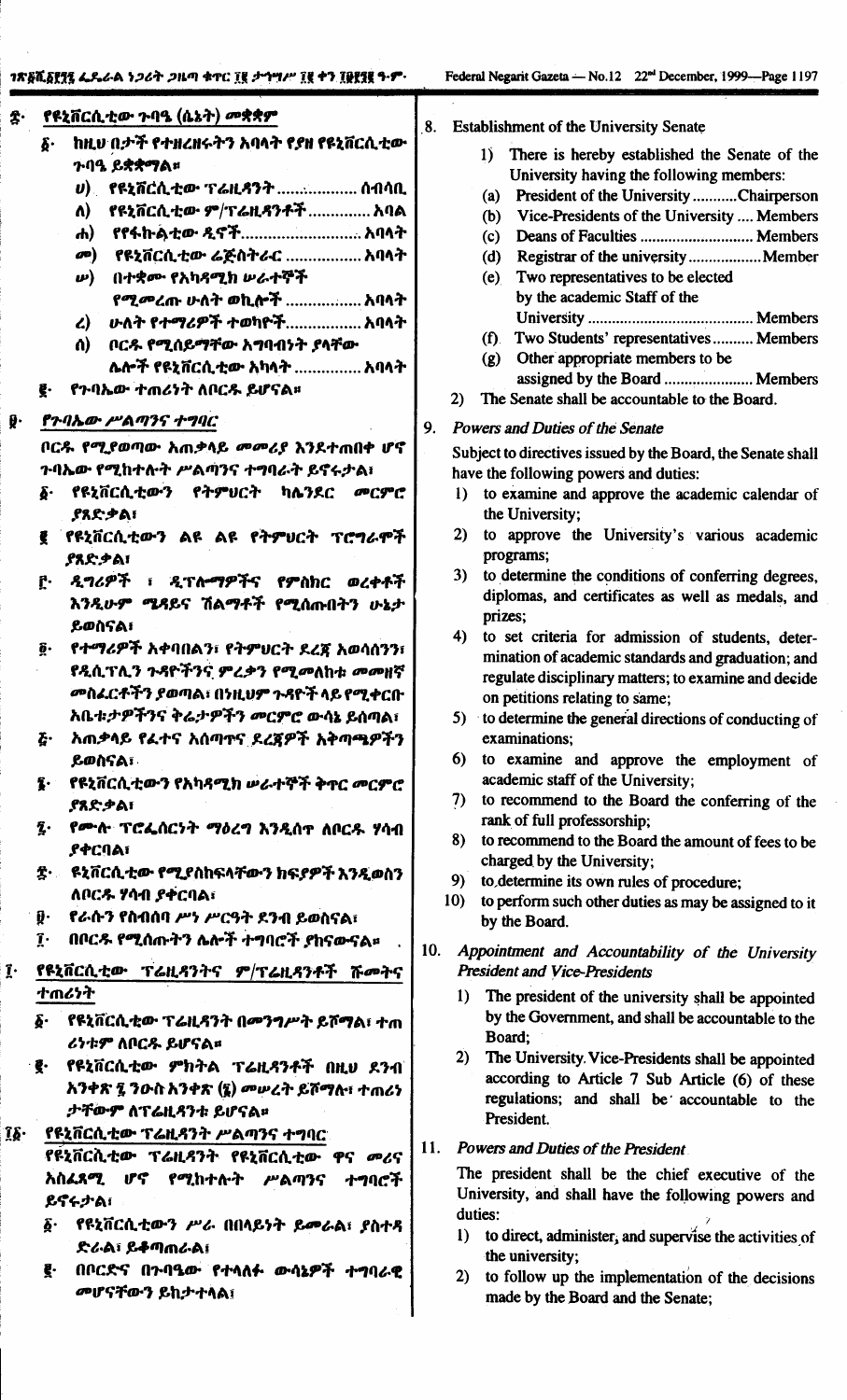### የዩኒቨርሲቲውን የአካዳሚክ ሥራተኞች ቦርዱ በሚያ i٠. ወጣው መተዳደሪያ ደንብና መንግሥት ባጸደቀው የደሞዝ ስኬል መሥረት ይቀዋራል፡ የስተዳድራል፡ እንዲሁም የዩኒቨርሲቲውን የአስተዳደር ሥራተኞች በመንግሥት ሠራተኞች ሕግ መሠረት ይቀዋራል፡ ያስተዳድራል፡

- የዩኔቨርሲቲውን ዓመታዊ ዕቅድና በጀት አዘጋጅቶ  $\dddot{\boldsymbol{\theta}}$ . ለቦርዱ ያቀርባል፡ ሲፈቀድም ሥራ ላይ ያውላል፡
- በቦርዱ ሲፈቀድ በዩኒቨርሲቲው ስም የሚደረጉ ማናቸ  $\ddot{L}$ ውንም ስምምንቶችና የውል ሰንዶች ይፈርማል፡
- ዩኒቨርሲቲው ከሦስተኛ ወንኖች ጋር በሚያደርጋቸው  $\mathbf{z}$ . *ግንኙነቶች ሁለ ዩኒ*ቨርሲቲውን ይወክላል፡
- በዩኒቨርሲቲው ስም የባንክ ሂግብ እንዲከፈትና እንዲን  $\dddot{\mathbf{z}}$ . ቀሳቀስ ያደርጋል፡
- ስለዩኒቨርሲቲው የሥራ እንቅስቃሴ ለቦርዱ በየሦስት  $\ddot{\mathbf{T}}$  . ወሩ ሪፖርት ያቀርባል፡
- እንደ አስፈላጊነቱ ሥልጣኑን በውክልና ይሰጣል፣ ij٠
- በቦርዱና በኅብዔው የሚሰጡትን ሌሎች ተግባሮች ï. የከናውናል።
- ስለዩኒቨርሲቲው ምግራዚዳንቶች ሥልጣንና ተግባር Tg.
	- የዩኒቨርሲቲው ምግኖሬዚዳንቶች በዩኒቨርሲቲው ፕሬ  $\boldsymbol{b}$ . ዜዳንት በሚሰጣቸው መመሪያ መሠረት የሚከተሉት ሥልጣንና ተግባሮች ይኖሩዋቸዋል፡
		- ||የዩኔቨርሲቲውን||ሥራ||በሚመለከት||የዩኔቨርሲ  $\boldsymbol{\theta}$ ቲውን ፕሬዚዳንት ያማክራሉ። ይረዳሉ።
		- ለእነርሱ ተጠራ የሆኑ የሥራ ክፍሎችን ሥራ Λ) -ይቆጣጠራለ። በቦርዱና በኅብዔው የተላለፉ ውሣኔ ዎችና መመሪያዎች በሥራ ላይ መዋላቸውን ይከ  $2H$   $\Lambda$
		- ሐ) በቦርዱ፡ በኅብዔውና በፕሬዚዳንቱ ተለይተው የሚሰጧቸውን ሴሎች ተግባሮች ያከናውናሉ።
	- የዩኒቨርሲቲው ፕሬዚዳንት በማይኖርበት ጊዜ የዩኒቨር ë. ሲቲው የአካዳሚክ ጉዳዮች ም/ኘሬዚዳንት ፕሬዚዳ ንቱን ተክቶ የዩኒቨርሲቲውን ሥራ ይመራል፡ ያስተባ ብራል።
- የዩኒቨርሲቲው ሌሎች አካላት Ti<sup>e</sup>
	- የዩኒቨርሲቲው ልዩ ልዩ ፋኩልቲዎች የትምሀርትና የምርምር ክፍሎች አመሠራረትና አሠራር እንዲሁም የአመራር አካላት አሲያየም በቦርዱ ይወሰናል።

## ክፍል ሦስት ልዩ ልዩ

Tö.  $0.64$ 

> የዩኒቨርሲቲው በጀት ከሚከተሉት ምንጮች የተውጣጣ ይሆናል፡

- ከመንግሥት ከሚመደብለት በጀት፡  $\boldsymbol{\theta}$
- ዩኒቨርሲቲው ከሚሰበስባቸው የአገልግሎት ክፍያዎች፡ ለ) አና
- ከሌሎች ምንጮች።  $\mathbf{d}$
- $-$  ('Z'T')  $a$ oy'T')  $a^2$  $\mathcal{U}$ 
	- ዩኒቨርሲቲው የተሟሉና ትክክለኛ የሆኑ የሂሣብ  $\ddot{\delta}$ . መዛግብት ይይዛል።
	- የዩኒቨርሲቲው የሂግብ መዋግብትና ንንዙብ ነክ ሰነዶች ġ. በዋናው አዲተር ወይም ዋናው አዲተር በሚሰይማቸው አዲትሮች በየዓመቱ ይመረመራስ።
- to employ and administer the academic staff of the  $3)$ university in accordance with the regulations issued by the Board and the salary scale approved by the government; and employ and administer the administrative staff of the university in accordance with Civil Service laws:
- 4) to prepare and submit to the Board the annual plan and budget of the university; and implement same upon approval;
- 5) to sign any agreement or contract on behalf of the University upon approval by the Board;
- 6) to represent the university in all its dealings with third parties;
- 7) to open bank accounts in the name of the university;
- to submit, every three months, reports on ac-8) tivities of the university to the Board;
- 9) to delegate his powers as may be necessary;
- 10) to perform such other activities as may be assigned to him by the Board and the Senate.

#### Powers and Duties of the Vice-Presidents  $12.$

- 1) Pursuant to the directives issued by the president, the Vice-Presidents shall have the following powers and duties:
	- (a) to consult and assist the president regarding the affairs of the university;
	- (b) to supervise the activities of the organs accountable to them and follow up the implementation of the decisions and directives issued by the Board and the Senate;
	- (c) perform such other activities specifically assigned to them by the Board, the Senate or the President.
- 2) In the absence of the president, the Academic Vice-President of the University shall direct and coordinate the activities of the University on behalf of the president.

#### $13.$ Other Organs of the University

The establishment and function of the various faculties academic and research units of the university as well as the appointment of executive organs shall be determined by the Board.

# **PART THREE**

# **Miscellaneous**

#### $14.$ **Budget**

The budget of the University shall be drawn from:

- budget allocated to it by the Government;  $(a)$
- fees collected by the University; and  $(b)$
- any other sources.  $(c)$
- $15.$ **Books of Accounts** 
	- The University shall keep complete and accurate  $\mathbf{D}$ books of account;
	- The books of account and financial documents of  $2<sub>1</sub>$ the University shall be audited annually by the Auditor General or by other auditors designated by him.